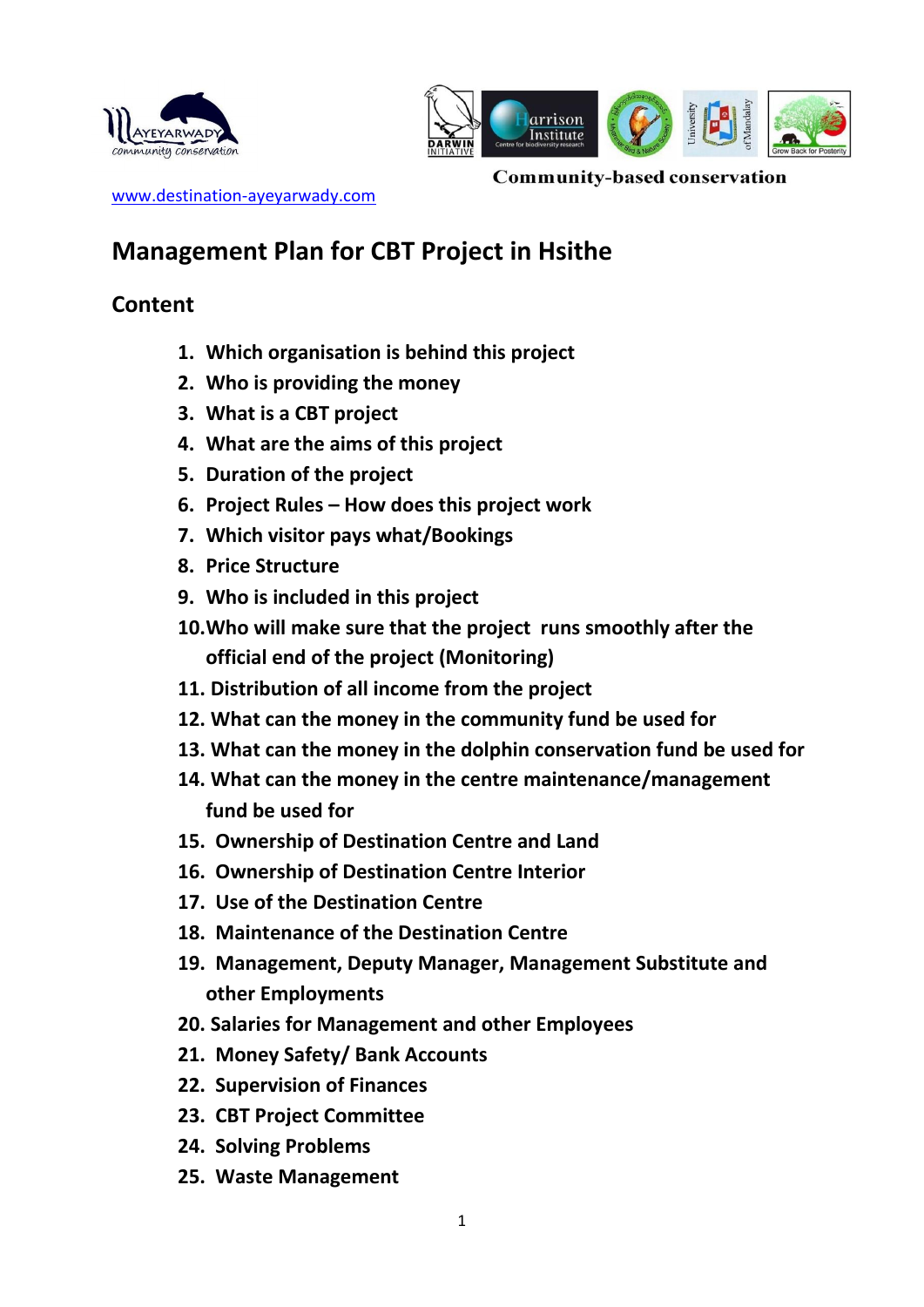### **1. Which Organisation is behind this project**

**This CBT project was initiated, led and executed by the Harrison Institute, a scientific research centre and registered charity in Sevenoaks/UK.** 

#### **2. Who is providing the money**

**The project is fully funded by the Darwin Initiative, a UK government grants scheme.**

## **3. What is a CBT project**

**CBT stands for "Community Based Tourism".** 

**It is a tourism project that is based in the chosen community. In this case it is Hsithe. It involves the people living in the chosen community.**

#### **4. What are the aims of this project**

**The aims of this project are:**

- **To protect the critically endangered Irrawaddy Dolphin**
- **To contribute towards its conservation**
- **To abolish electro fishing**
- **To promote responsible tourism**
- **To reduce the number of controversial dolphin-watching tours**
- **To preserve the rich culture of Hsithe village and especially the culture of the cooperative fishermen in Hsithe**
- **To help to develop new skills for Hsithe villagers**
- **To provide livelihoods for the next generation**
- **To help to develop basic economic progress in Hsithe village**
- **to build a stage for the long-term progress and a better future for Hsithe**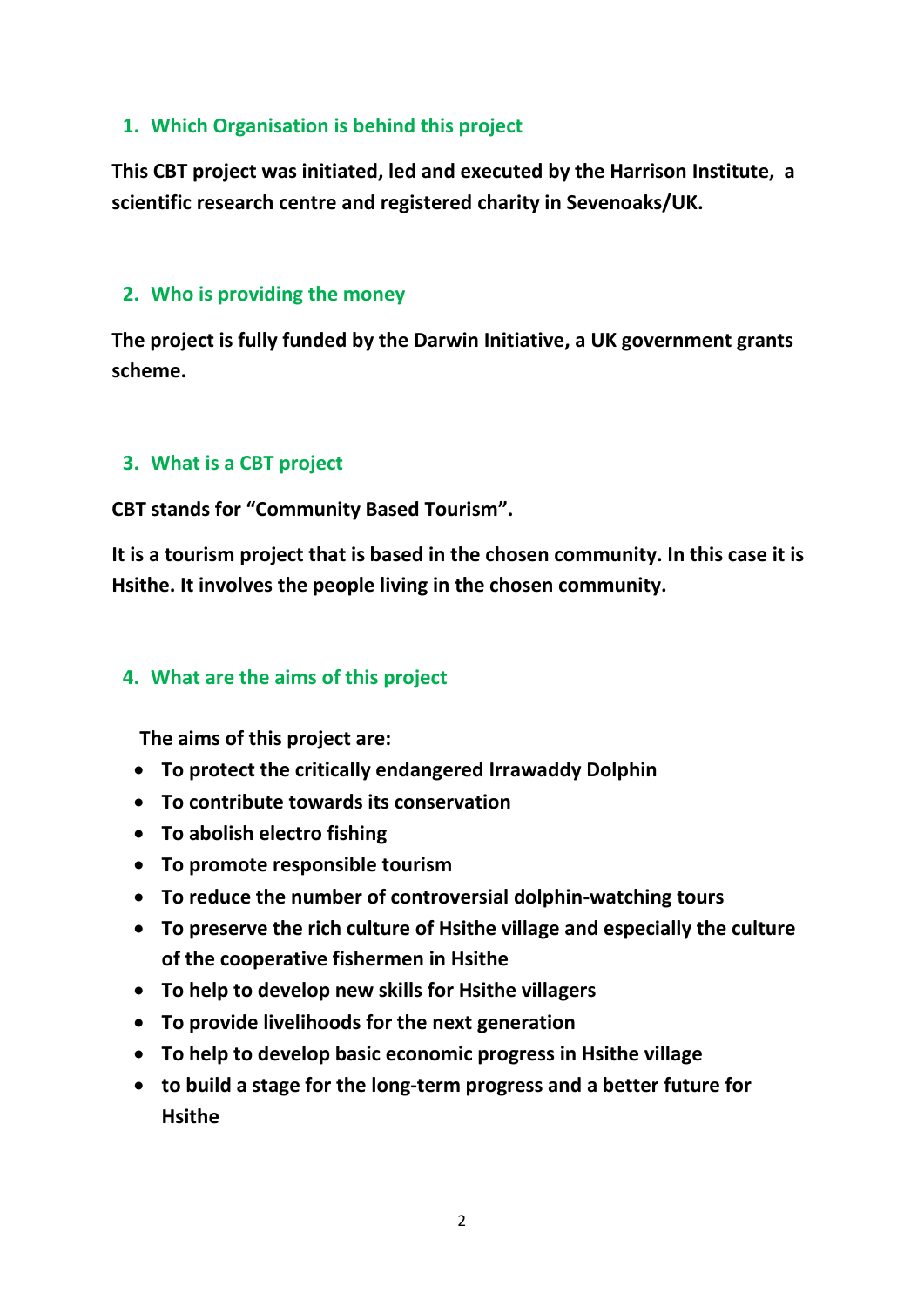## **5. Duration of the project**

**The project and its funding started on 1 April 2014. The funding will end on 31 March 2017. The CBT project will carry on, led by the villagers of Hsithe.**

**There will be a long monitoring phase, starting from April 2017, to give the villagers the necessary support until the project is fully established.**

### **6. Project Rules – How does this project work**

**All villagers of Hsithe over the age of 18 who want to join the CBT project and can offer a product or a service for visitors that**

- **is produced in or around Hsithe**
- **is of interest to visitors/can be sold to visitors**
- **fulfils quality and safety standards**

**are welcome to do so.**

**If a product or a service is not suitable or not safe to be sold, it can be rejected. If in doubt, the CBT-Project-Committee can decide about the case.**

**All products and services for visitors can only be sold in the destination centre. Exceptions to sell products outside the centre can be made in agreement with the manager of the destination centre.** 

**All products must have the CBT project label with the logos of all project partners.**

**If the same kind of product is made by more than one producer, the product has to be marked in order to be able to identify who the producer was.** 

**The producer will be paid the agreed price only if a product is sold.**

**The prices for products and services have to be agreed on between the manager and the provider in advance.** 

**The end product will then be sold by the destination centre for double the original product price demanded by the maker. This will secure the share for**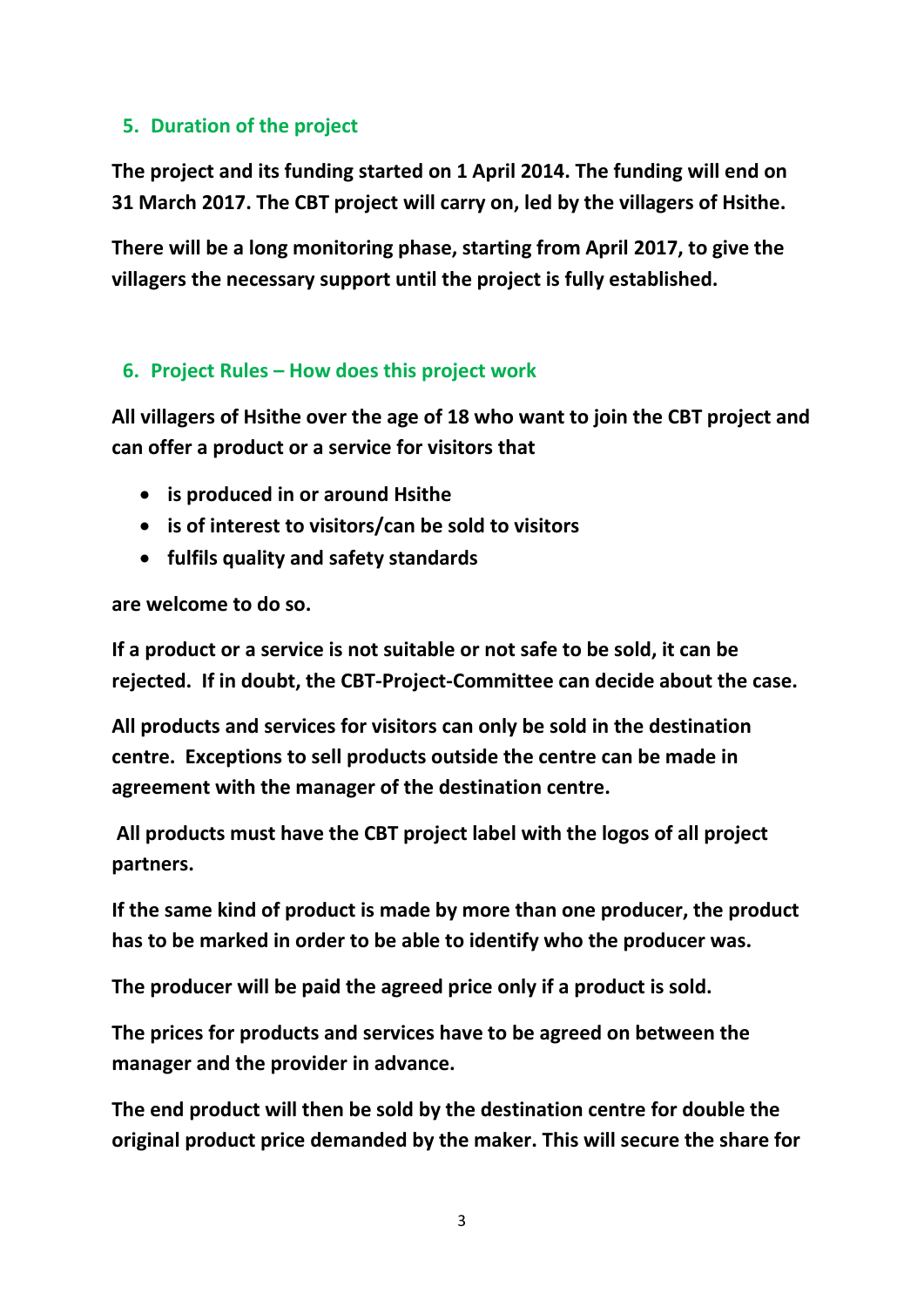**the community fund, the dolphin conservation fund and the centre maintenance fund (see point 11).**

**Exceptions are**

- **The village tour cost always 5,000 Myanmar Kyats per visitor**
- **The entrance fee cost always 3,000 Myanmar Kyats per visitor.**

**These prices are fixed and go 100 % to the maintenance fund.**

**If a product is lost, stolen or damaged through fault of the manager or staff of the destination centre, compensation to the amount of the agreed price will be paid to the producer. The compensation will be paid from the community fund.**

**If there is more than one provider of a service (for example: cooked lunch or ferry boats), there will be a rotation system in place, so that all providers will have an equal chance to give the service to visitors. The service fee will be paid by the manager of the destination centre after the service has been provided.**

**If the same kind of product that is produced within the CBT project is ordered by and sold to a company or business – both retail and wholesale – it is considered part of the project and the same rules apply. Price reductions for wholesale have to be agreed with the destination centre manager.**

**The above rules apply equally to everybody who joins the CBT project.**

## **7. Which visitor has to pay what/ Bookings**

**Every tourist/visitor to Hsithe village regardless of nationality has to pay the entrance fee of 3,000 Kyats at the destination centre and has to take part in some of the activities (cast a net/photo-fishing-tour or village tour) and has to pay the fee for this activity to the manager of the destination centre. This includes all NGOs, INGOs, visitors on recce tours, inspection tours from tour operators.**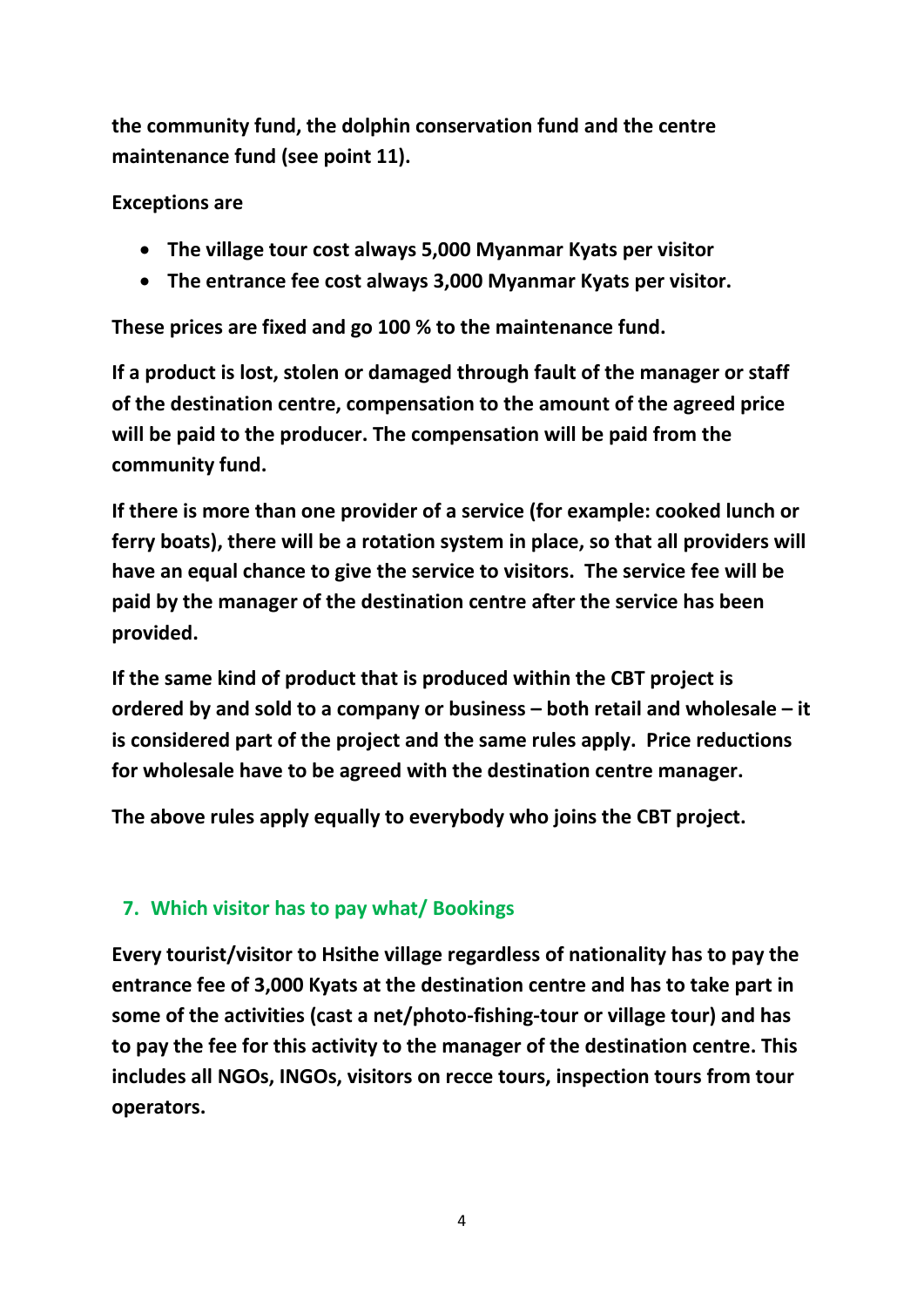**Exceptions are:**

- **Locals visiting their family and friends or local businesses**
- **Monks and visitors to the monasteries**
- **Visits from officials**
- **Medical help**
- **Tour guides**
- **Visitors from Harrison Institute and its partners for the CBT project**
- **Employees of WCS**

**All tourists/visitors have to make a booking for their visit (prior to their visit) with Ma Hnin Witt Yee (Geo Discover Travel) and the destination centre manager. This is to avoid double-bookings for the same day (one group per day policy) and to give the villagers time to prepare the visit.**

### **8. Price Structure**

**The prices for all products and services to be sold within the project are fixed by the Harrison Institute in cooperation with the manager of the destination centre. Prices can be changed by the manager after consulting with the CBT Project Committee and Ma Hnin Witt Yee (Geo Discover Travel).** 

## **9. Who is included in this project**

**While this project was originally created and funded for the 'Cooperative Fishing Community' of Hsithe village, every resident from Hsithe village can join if he or she fulfils all the criteria of point 6.**

**If residents of Hsithe village want to be part of this project and benefit from the incoming money, they have to show interest in the project by taking part in the meetings and volunteering when the manager needs some help with the centre.**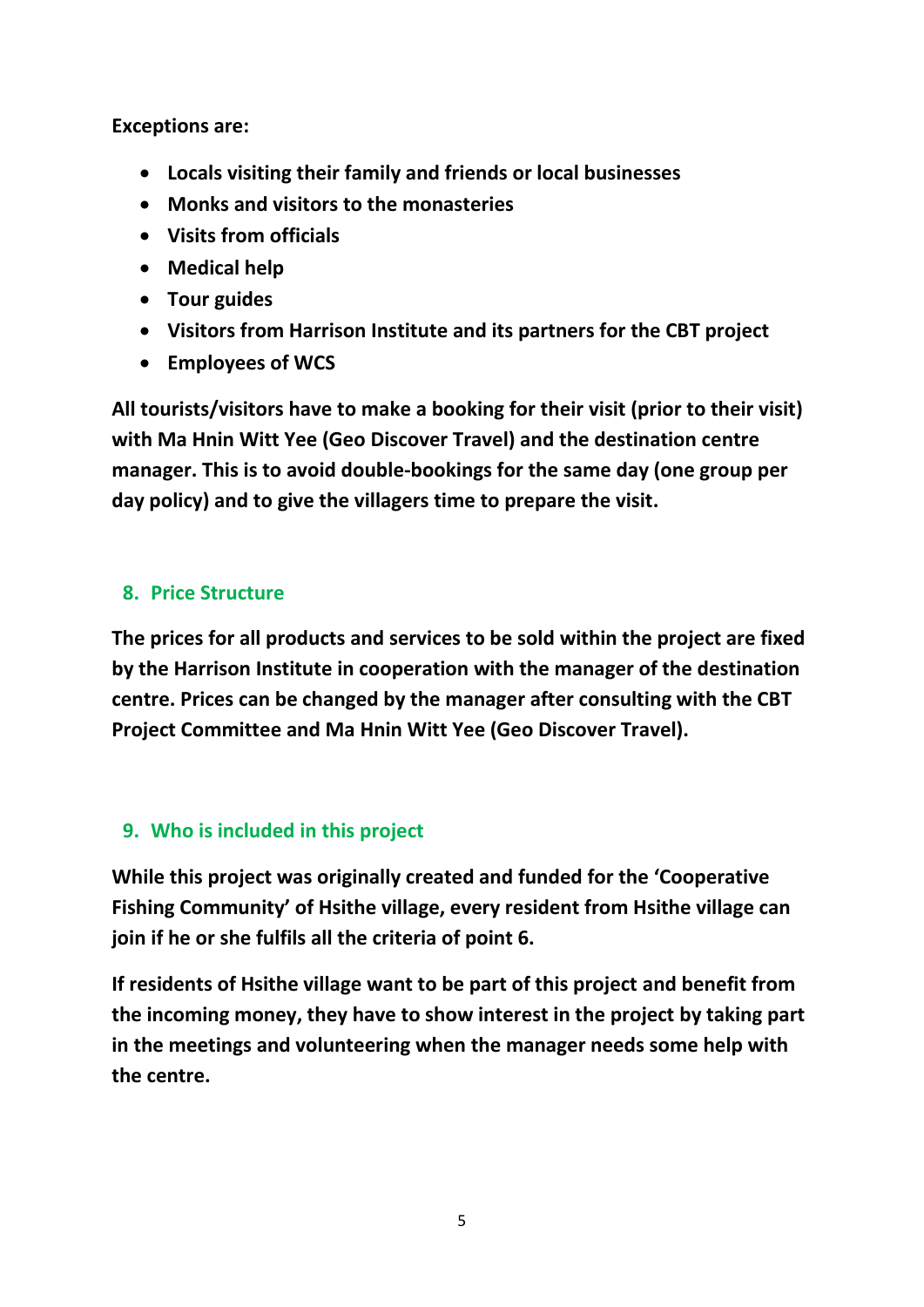## **10.Who will make sure that the project runs smoothly after the official end of the project (Monitoring)**

**From 1 April 2017 Geo Discover Travel in Yangon, represented by Managing Director Ma Hnin Witt Yee, will take over the guiding, support and monitoring of the CBT project in cooperation with the Harrison Institute in the UK. The terms and conditions between CBT project Hsithe and Geo Discover will be negotiated under the supervision of the Harrison Institute.** 

**The ground rules of this CBT project cannot be altered.**

**Changes to this Management Plan can only be made in co-operation with the Harrison Institute.**

## **11.Distribution of all income from the project**

**All generated income from sold products and services through the project will be taken by the manager of the destination centre. The manager will then distribute the money as follows:**

**50 % of the income will go to the person/family/company that provided the service or produced the sold product**

**20 % of the income will go to the Hsithe Community Fund**

**20 % of the income will go to the Hsithe Dolphin Conservation Fund**

**10 % of the income will go to the Maintenance/Management Fund**

**Exceptions are**

- **The village tour always costs 5,000 Myanmar Kyats per visitor**
- **The entrance fee always costs 3,000 Myanmar Kyats per visitor.**

**These tour and entrance prices are fixed and go 100 % to the maintenance fund.**

**If the product or the service requires money for material/ingredients, these costs have to be deducted first from the sale price before distributing the**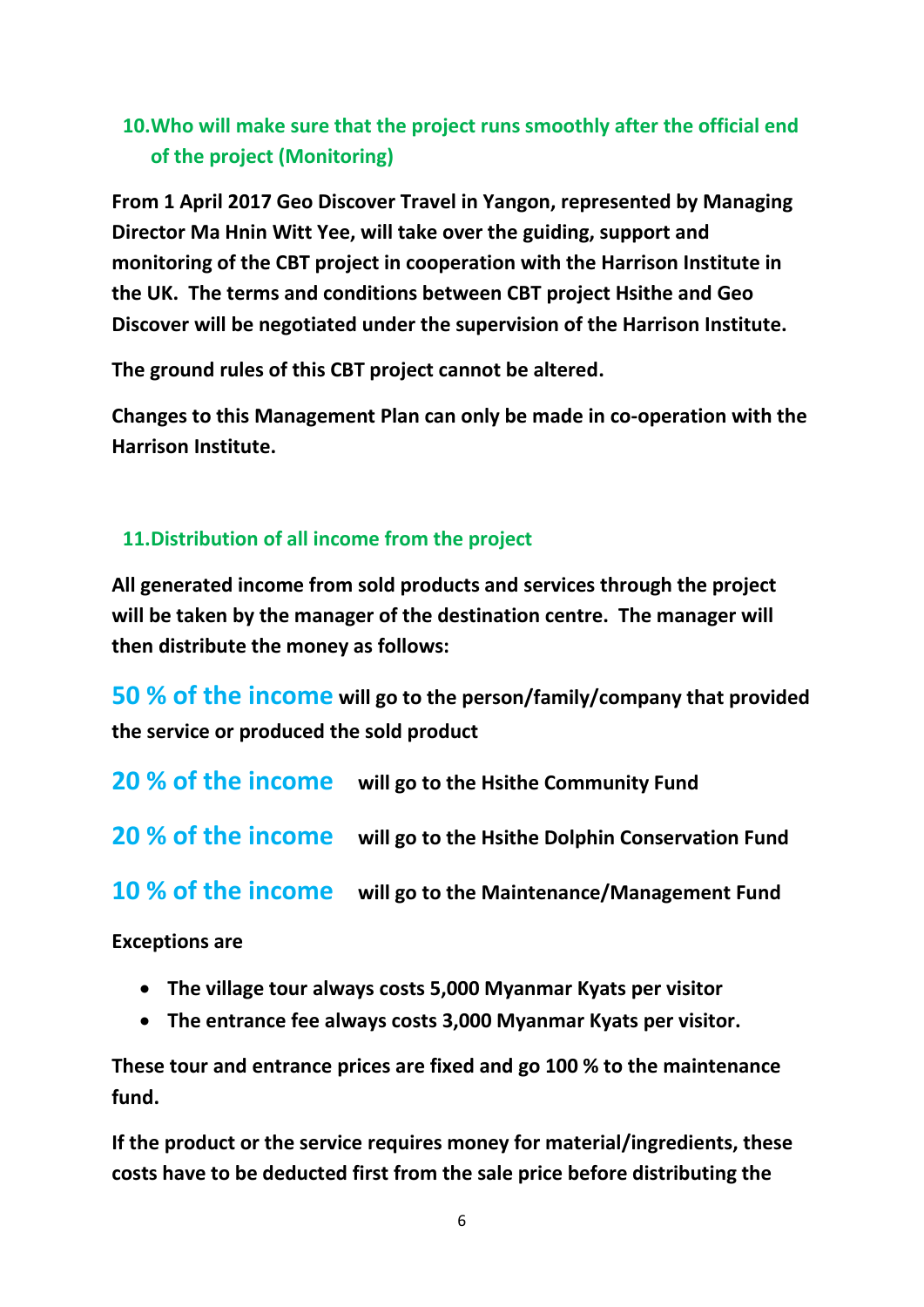**agreed percentages (as above) – for example – sale price of bag = 12,000 kyat; materials cost 2,000 kyat – profit = 10,000 kyat (of this 5000 kyat goes to the tailor; 2,000 kyat to the community fund; 2,000 kyat to dolphin conservation and 1,000 kyat to the management/maintenance fund).**

**Exceptions are:**

- **The fee for the village tour guide is always 5,000 Kyat for one guided tour, independent of the income from the tour and the number of guided people**
- **The ferry service for visitors. All ferry prices include fuel.**

## **12. What can the Money in the Community Fund be used for**

**The money in this fund has to be used in agreement with the CBT Project Committee and it should be used for the benefit of Hsithe community.**

## **Example:**

- **Solar panels**
- **Extra English teacher for Hsithe school children**
- **•** River bank protection
- **Generator for electricity**
- **Financial support for a Hsithe family in extreme need**

**The money in this fund cannot be split between the villagers of Hsithe to supply an extra income. It has to be for the benefit of the entire community.**

**If in case of any accident or disaster (storm, flood, fire etc.) the building/interior of the destination centre or its river banks or garden are badly damaged or destroyed, and the maintenance fund is not sufficient, the money from the community fund and the dolphin conservation fund have to be used in equal shares to repair or rebuild.** 

**If the maintenance/management fund is not sufficient to pay the necessary salaries for the manager or other employed persons, the community fund and the dolphin conservation fund have to be used in equal shares to pay for this.**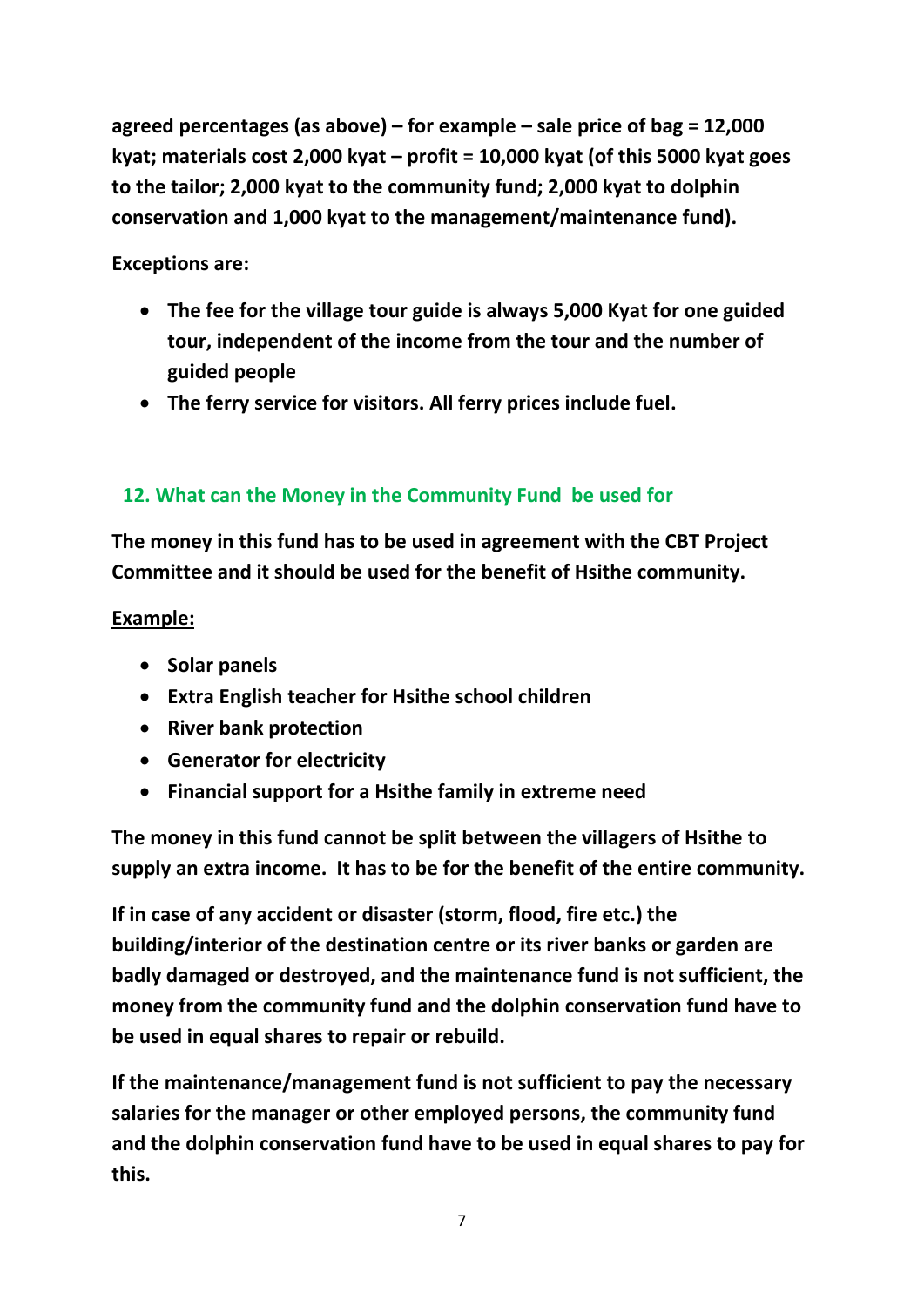## **13. What can the Dolphin Conversation Fund be used for**

**The money in this fund is only to be used for the purpose of protection and conservation of the endangered Irrawaddy Dolphin.** 

**Example:**

- **Running patrol boats to monitor and avert illegal electro fishing**
- **Setting up dolphin guards to discourage illegal electro fishing**

**The money in this fund has to be used in agreement with the CBT Project Committee.**

**If in case of any accident or disaster (storm, flood, fire etc.) the building/interior of the destination centre or its river banks or garden are badly damaged or destroyed, and the maintenance fund is not sufficient, the money from the community fund and the dolphin conservation fund have to be used in equal shares to repair or rebuild.** 

**If the maintenance/management fund is not sufficient to pay the necessary salaries for the manager or other employed persons, the community fund and the dolphin conservation fund have to be used in equal shares to pay for this.**

## **14. What can the money in the Centre Maintenance/Management Fund be used for**

**The money in this fund is to be used for**

- **Maintenance and repair of the destination centre its interior and garden and accessories**
- **Salaries for the destination centre manager**
- **Wages for labour**
- **Replacement of sign boards/information boards**
- **Replacement of plants/trees**
- **River bank protection adjacent to the destination centre**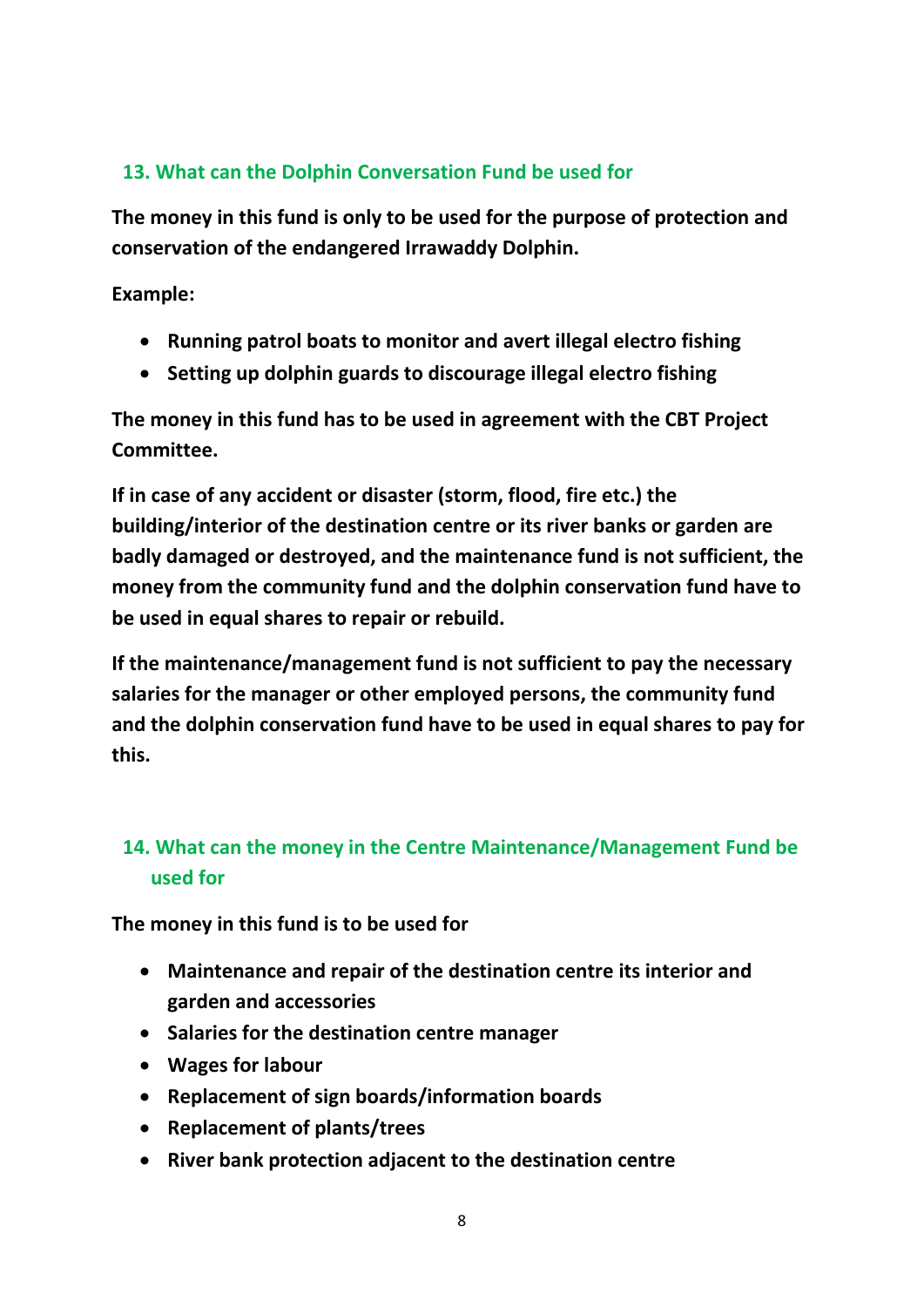- **Tools for the centre**
- **Replacement of umbrellas**
- **Cleaning agents and toiletries**
- **Food drinks and snacks to be sold to visitors in the centre cafe**
- **Waste management**
- **Transport cost for necessary materials**
- **Fuel for water pump**

**If the money in this fund is not sufficient, the manager can ask for the needed amount from the other funds in equal shares. The agreement of the CBT Committee is needed. Since the upkeep of the destination centre has priority, the committee can deny such agreement only in exceptional circumstances.**

#### **15. Ownership of Destination Centre and Land**

**According to the Property Purchase Agreement and Land-Transfer-Contract from 1 November 2015 the land on which the destination centre stands belongs to the Hsithe Cooperative Fisherman's Group.**

#### **16. Ownership of Destination Centre Interior**

**The building of the destination centre including toilet building, all of the interior, the furniture and plants in the destination centre belong to the Harrison Institute, UK and are a long-term loan free of charge to the Hsithe Cooperative Fisherman's Group. These loans cannot be sold, taken down or given to a third party without the consent of the Harrison Institute in UK.**

#### **17. Use of the destination centre**

**The Hsithe destination centre, its land and its facilities can be used as follows:**

**As a hosting venue for visitor groups**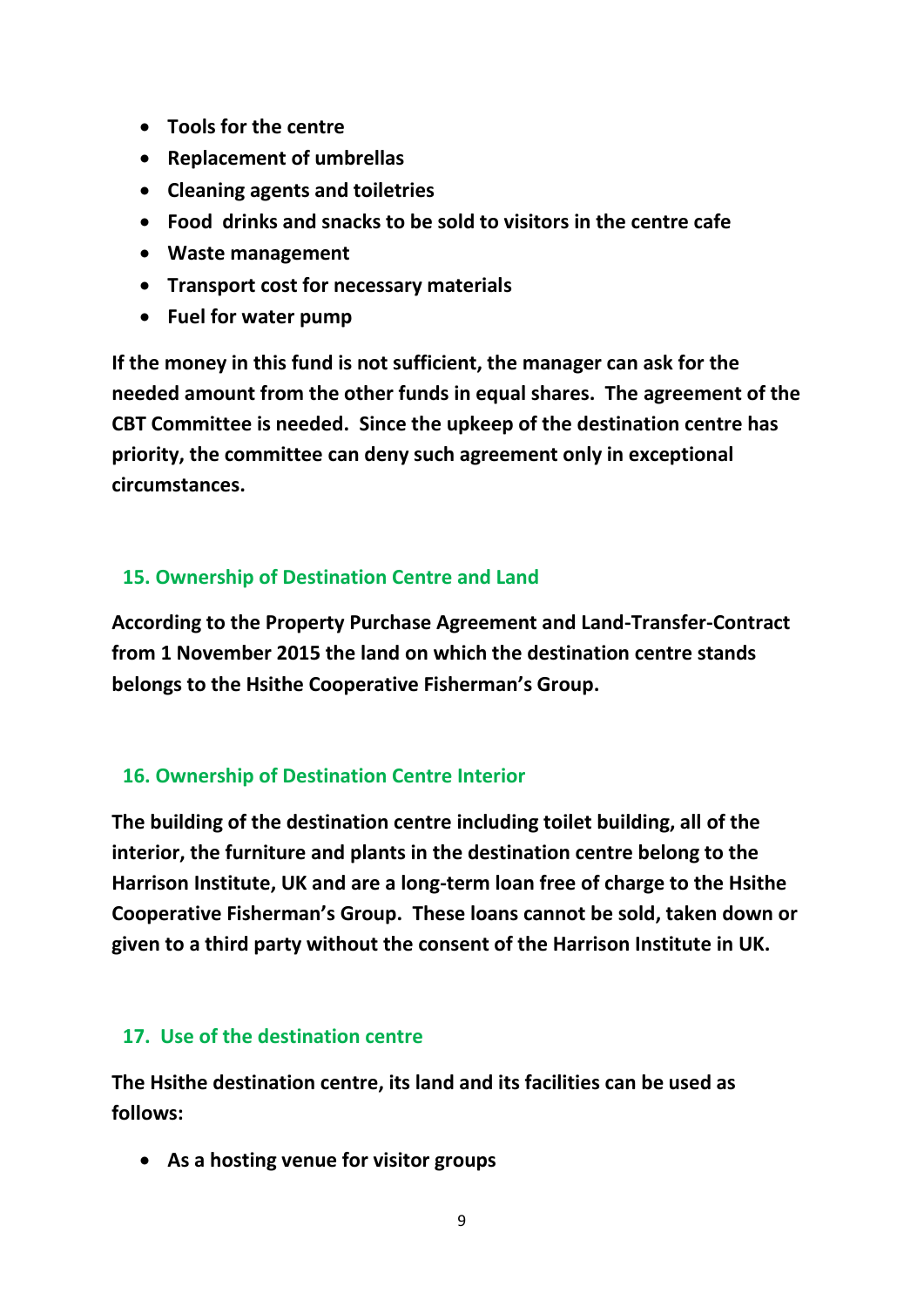- **As a information centre for interested people and groups**
- **As a training centre**
- **As a venue for village meetings**
- **As a cafe / restaurant for visitors**
- **As a selling point for project handicrafts**
- **As a store room for material, handicrafts, tools etc for the centre**
- **As a sleeping place for a destination centre night guard**

#### **It must NOT be used as**

- **A venue for wedding celebrations**
- **A playground for children**
- **A cooking place**
- **A parking lot for vehicles**
- **A storeroom for articles other than those mentioned above**
- **A venue for trainings/workshops/meeting of other organisations, NGO/INGO groups except Harrison Institute and its partners in this CBT project**
- **Or any other purpose that is not mentioned above**

**The destination centre cannot be sold, changed or rented out without approval of Harrison Institute, UK.**

**It is not allowed to put up another building on the land on which the destination centre stands without the consent of the Harrison Institute, UK.**

**It is not allowed to hang or put up any signs, signboards, banner or vinyl of any other organisation, NGO/INGO (including WCS) in/on the buildings, on the land of the destination centre or its borders.**

 **except for the Harrison Institute and its partners in this CBT project with consent of the Harrison Institute**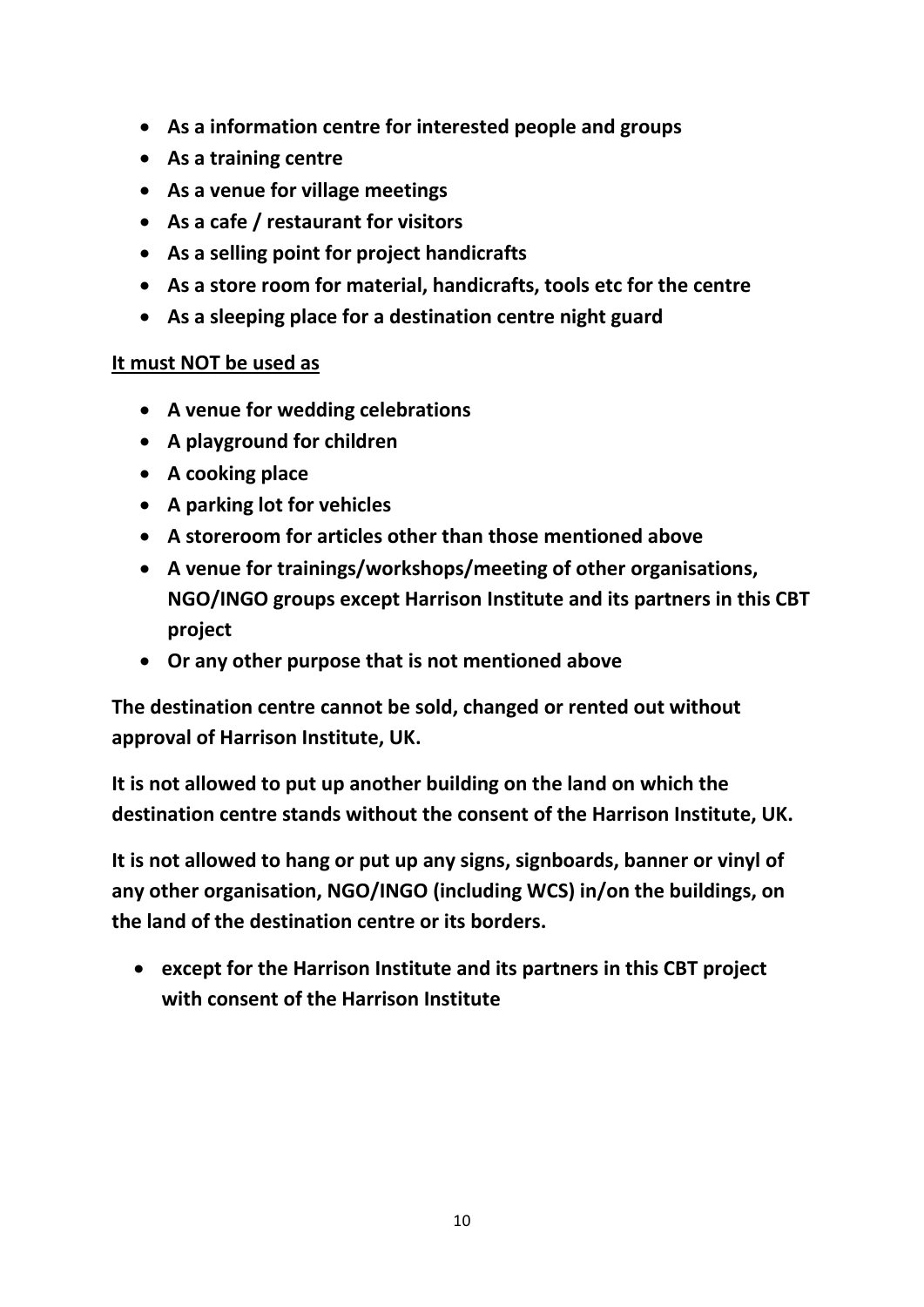### **18.Maintenance of the Destination Centre**

**The duty of the upkeep of the destination centre, its furniture, interior and its garden lies with the Hsithe community and 'Cooperative Fishing Community' in Hsithe, represented by the manager or his/her substitute.**

**The destination centre has to be kept in good condition at all times. Repairs or replacements if necessary have to be carried out as soon as possible and have to restore the original state. The manager of the centre can order/ carry out those repairs without consulting the CBT Project Committee .** 

**The centre and its garden have to be kept clean and free from rubbish.**

**The garden should be regularly tended and watered.**

**The stock of handicrafts, tools, accessories, cutlery and crockery etc has to be checked and cleaned regularly.**

**The handicrafts/products for sale have to be packed, labelled and priced before being displayed.**

**All handicrafts can only be sold with the project logos designed by the Harrison Institute.**

## **19. Management, Deputy Manager, Management Substitute and other Employments**

**The representative of the CBT project in Hsithe is the appointed Destination Centre Manager**

 **Daw San San Swe, Hsithe village.**

**As deputy manager is appointed**

#### **U Myint Aung, Hsithe village**

**Daw San San Swe is the vital link between the tourism industry, the businesses and the CBT project and villagers in Hsithe.**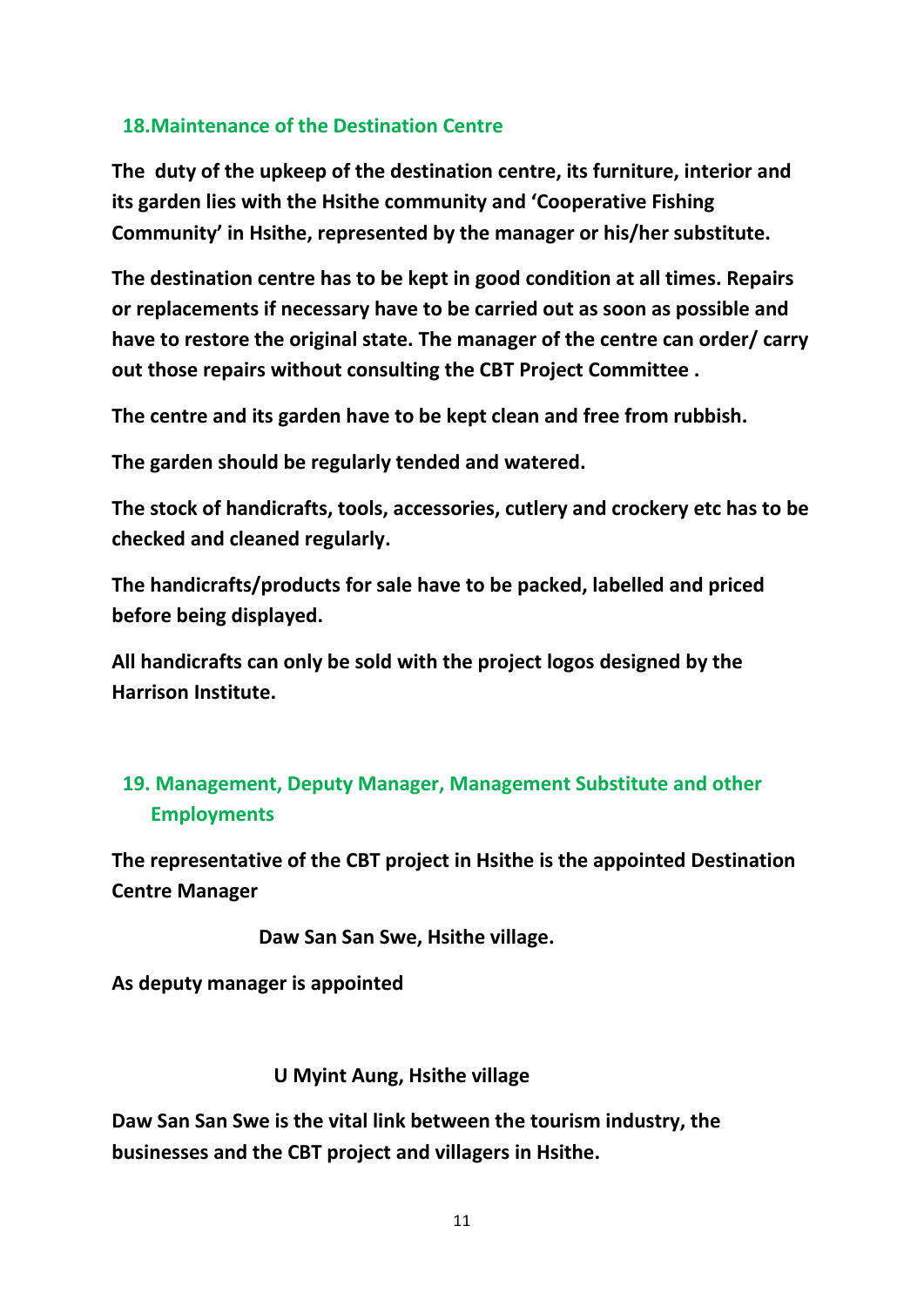**Her further responsibilities are:**

- **To make appointments/reservations with the Reservations Manager Ma Hnin Witt Yee, Yangon for tourists/visitors to visit Hsithe village**
- **To make necessary preparation for all visitor activities (such as net casting, lunch etc.)**
- **to book activities for visitors with the villagers in Hsithe**
- **to arrange the rotation system for services provided to visitors**
- **to display all handicrafts/products to be sold in the centre**
- **to pack, label and price all products**
- **to maintain, clean and look after the visitor centre, its furniture and all interior and accessories**
- **to take care of necessary repairs of the visitor centre, its furniture and all interior**
- **to keep the visitor centre's garden in good condition**
- **to manage waste in the destination centre and its vicinity**
- **to employ and discharge helpers**
- **to manage and distribute the income from the CBT project**
- **book keeping**
- **stock take**
- **to replenish stock**
- **to make lists of all visitors and of all purchases for monitoring purposes**
- **to make connections between business people and villagers from Hsithe**
- **to call committee meetings**

**If for any reason the present manager chooses to resign from her post, she can suggest a replacement/substitute manager. The CBT committee has to approve this choice.** 

**If there is no suggestion for a replacement, the CBT committee has to appoint a new manager.** 

**If the work load is too much for the present manager, he/she can appoint a helper without consulting the CBT committee.**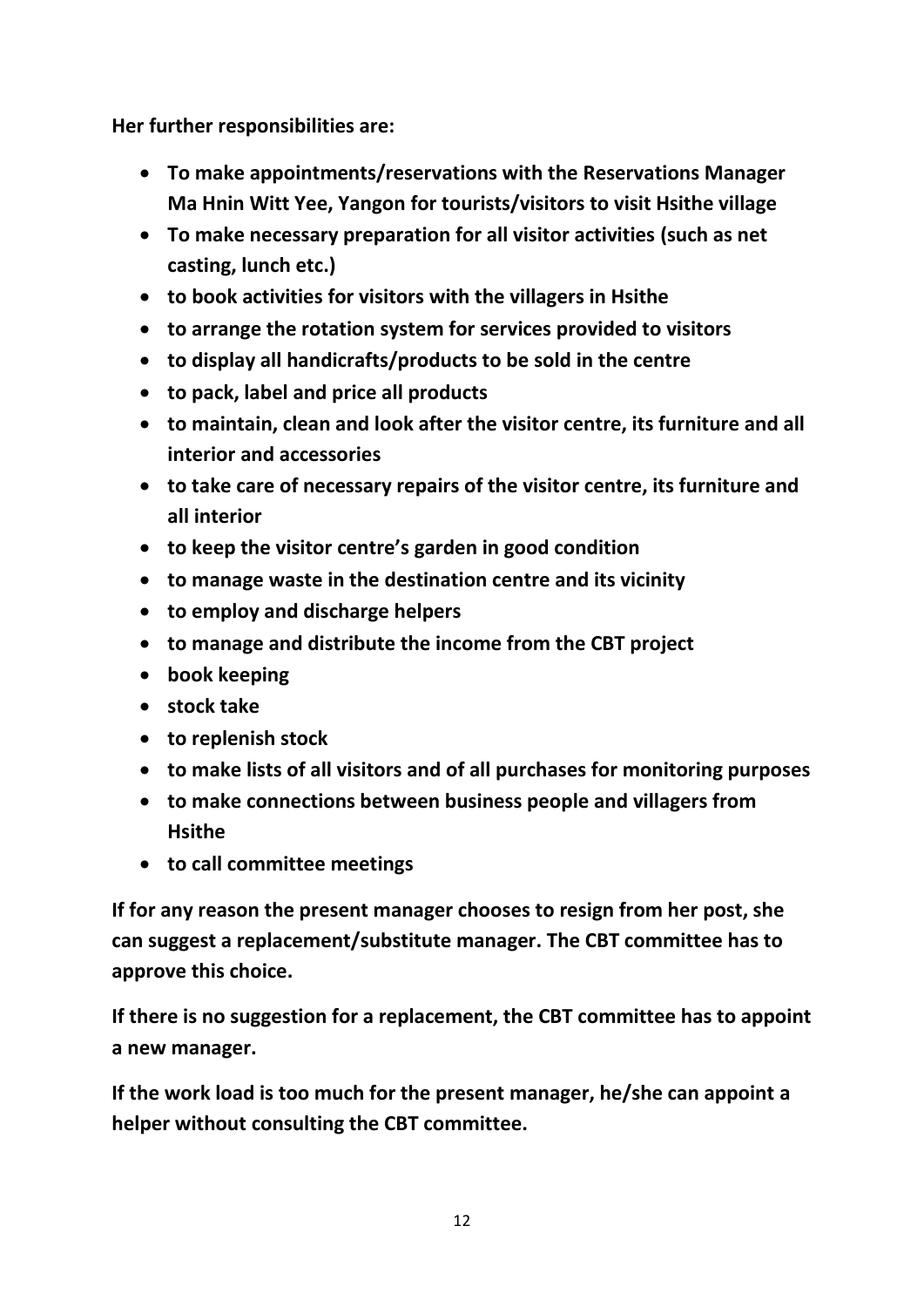**The CBT committee should support the manager by appointing volunteers from the village to help with the maintenance of the destination centre.**

## **20.Salaries for Management and other Employees**

**The monthly salary for the manager of the destination centre is**

#### **70,000 Myanmar Kyats.**

**During the period of the CBT project this salary had been shared with the deputy manager U Myint Aung and was paid by the Harrison Institute, funded by The Darwin Initiative UK.** 

**From 1st April 2017 this salary has to be paid from the income in the project maintenance fund. If however, this fund is not sufficient to cover this salary, the necessary amount from the community fund and dolphin conservation fund in equal shares can be taken as subsidy. The CBT committee has to be informed about this. Payments for the manager salary and for repairs/maintenance of the destination centre have absolute priority.**

**The CBT committee can - in agreement with the manager - employ additional staff for the destination centre or any other aspect of the project if there is sufficient money in the maintenance/management fund.**

## **21. Money Safety/Bank Account**

**All money taken in from the CBT project will be administered by the manager.**

**She will put all income through the books and will distribute the shares to the villagers and to the various funds.** 

**For safety reasons, the money in the various funds must be paid into a special bank account once each fund exceeds the amount of 500,000 Kyats.**

**A bank account has been opened for each fund separately.** 

**Access to these bank accounts is shared by 3 independent persons who have to be from the Fishing Community Hsithe and/or Village Community Hsithe and cannot be related to each other. To withdraw money from one or all of**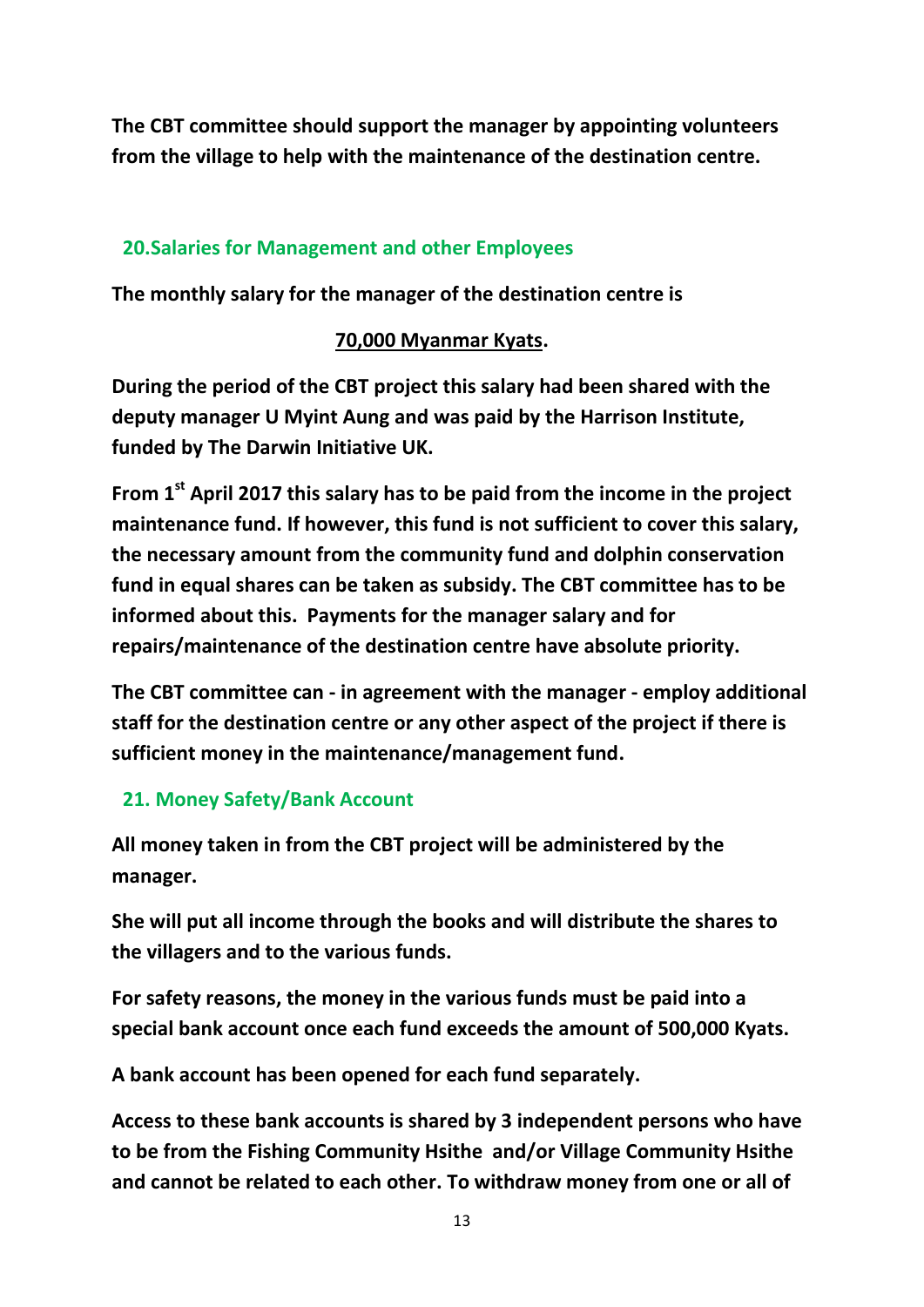**the accounts, the signatures of at least 2 of these 3 persons is needed. The committee has to be informed about the transactions.**

#### **22. Supervision of Finances**

**A finance supervision (audit) should take place at least 4 times a year, during which all relevant account books and guest lists, amount of money in the funds, and bank account statements should be checked by members of the CBT committee in co-operation with the destination centre manager. After each check a signature in the books of the committee members and the manager confirm the accuracy of the balance.**

**If the balance in the books and the remaining amount in relevant funds/bank accounts do not match, the CBT committee has to investigate the discrepancy in cooperation with the manager.** 

### **23. CBT Project Committee**

**As an approving authority a CBT Project Committee has to be formed.**

**The committee should consist of at least 2 members of Hsithe village and at least an equal number of members of the 'Cooperative Fishing Community' in Hsithe.**

**Regular meetings (at least once a month) should be held to discuss any progress or problems in connection with the project. During these meetings villagers and members of the committee can demand a check through all relevant books held by the manager.**

**All decisions made by the committee need a simple majority of votes from all members.** 

#### **24. Solving problems**

**Any problems that occur regarding the CBT project should be solved by the committee and the destination centre manager.**